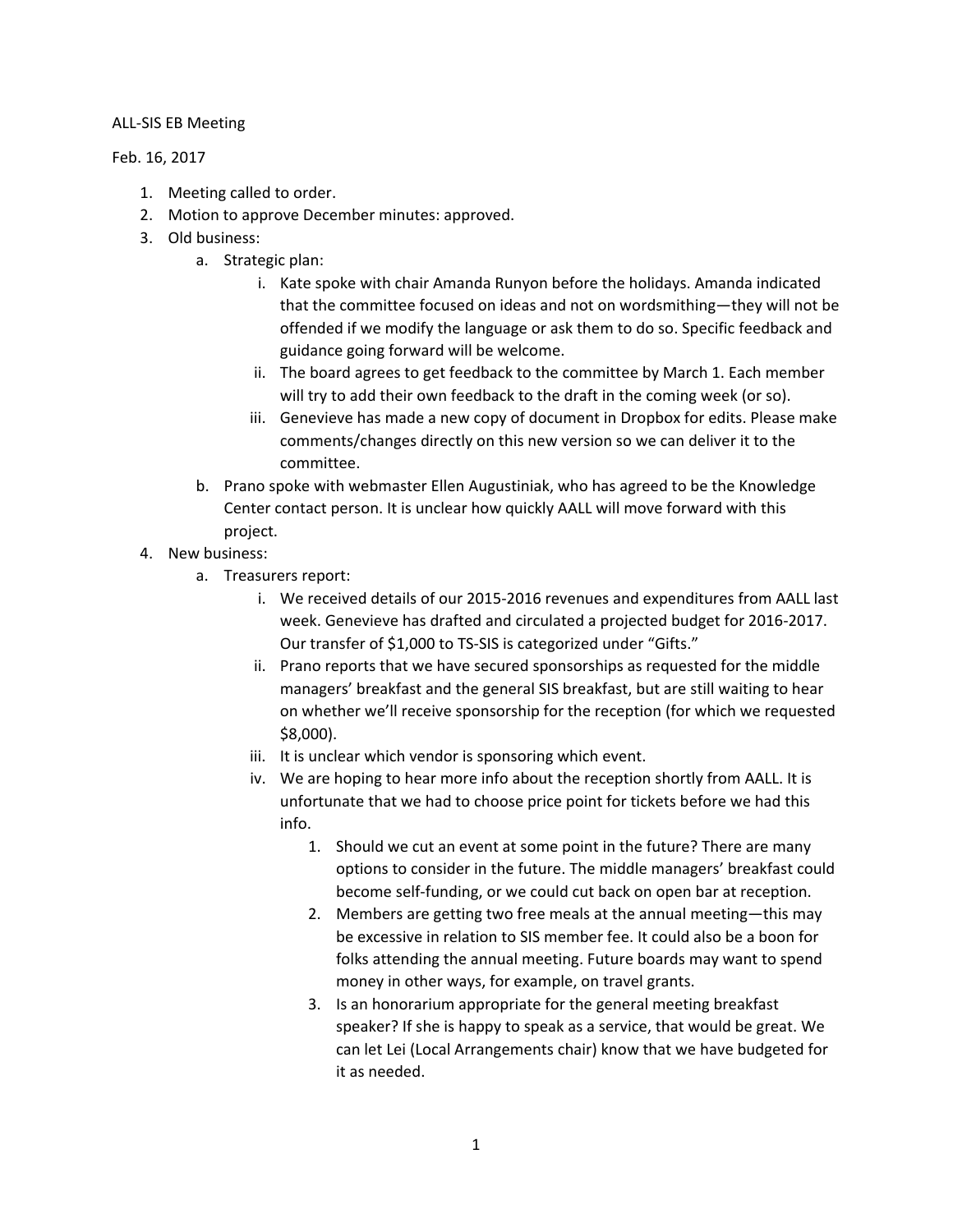- 5. Committee matters:
	- a. Prano has distributed an edited screen scrape of what we had on the webpage for the committee charges. This document:
		- i. Recommends sunsetting the ABA/AALS liaison and CALI committee and recommends canceling the Task Force on Best Practices for the 21<sup>st</sup> Century Law Library.
		- ii. The charges marked "Done" reflect either final revisions from the committee or small changes from Prano (e.g., those for Local Arrangements)
		- iii. Prano would like to know if we all feel comfortable with distributing this list to the chairs for their final notification. She will finish reviewing in the next day and distribute to all committee heads as a reminder/confirmation. The goal is to have everything ready for the transition to the next iteration of the board.
	- b. Timelines: Prano has requested timelines but does not plan to press on this until a later time.
	- c. Local Arrangements: Transportation to reception
		- i. Only AALL's Pam Reisinger can sign contracts for anything, including catering and transportation. This has been communicated to Lei.
		- ii. Lei wants to get two larger-type buses, to rotate between UT and the convention center. That would allow us to get approximately 100 people to the reception in the first trip. It's about a half hour round trip. The committee is projecting providing transportation from 5:30 until 9:00 PM. They are expecting \$200 per bus per hour; some companies need a five hour rental period minimum. If we go with one bus for five hours, we'll spend at least \$1000; two buses will be \$2000 or more.
		- iii. Last year there were about 100 attendees at the reception—possibly because we didn't have transportation.
		- iv. How far in advance do we have to make arrangements? Pam will send us numbers of reception registrants from June through the close of registration. Would be ideal to wait until we have more info before making arrangements. Two buses would be preferable because they could be staggered. If not, we can encourage folks to go early.
		- v. Last year ALL-NEW did a pre-event connected to the reception; if we want to give them time as we're going over to the event, it could work well for them. They may want to have a table set up or use the event for other kinds of outreach to newer SIS members.
		- vi. We might to have two busses for the first two hours or so and then drop down to one bus. That way we would avoid overcapacity at the end of the event, particularly if attendees leave from the reception to dinner or other destinations.
		- vii. Prano will follow up with Lei:
			- 1. When's the latest we can actually schedule transportation?
			- 2. If possible, can we have more coverage at the beginning than the end?